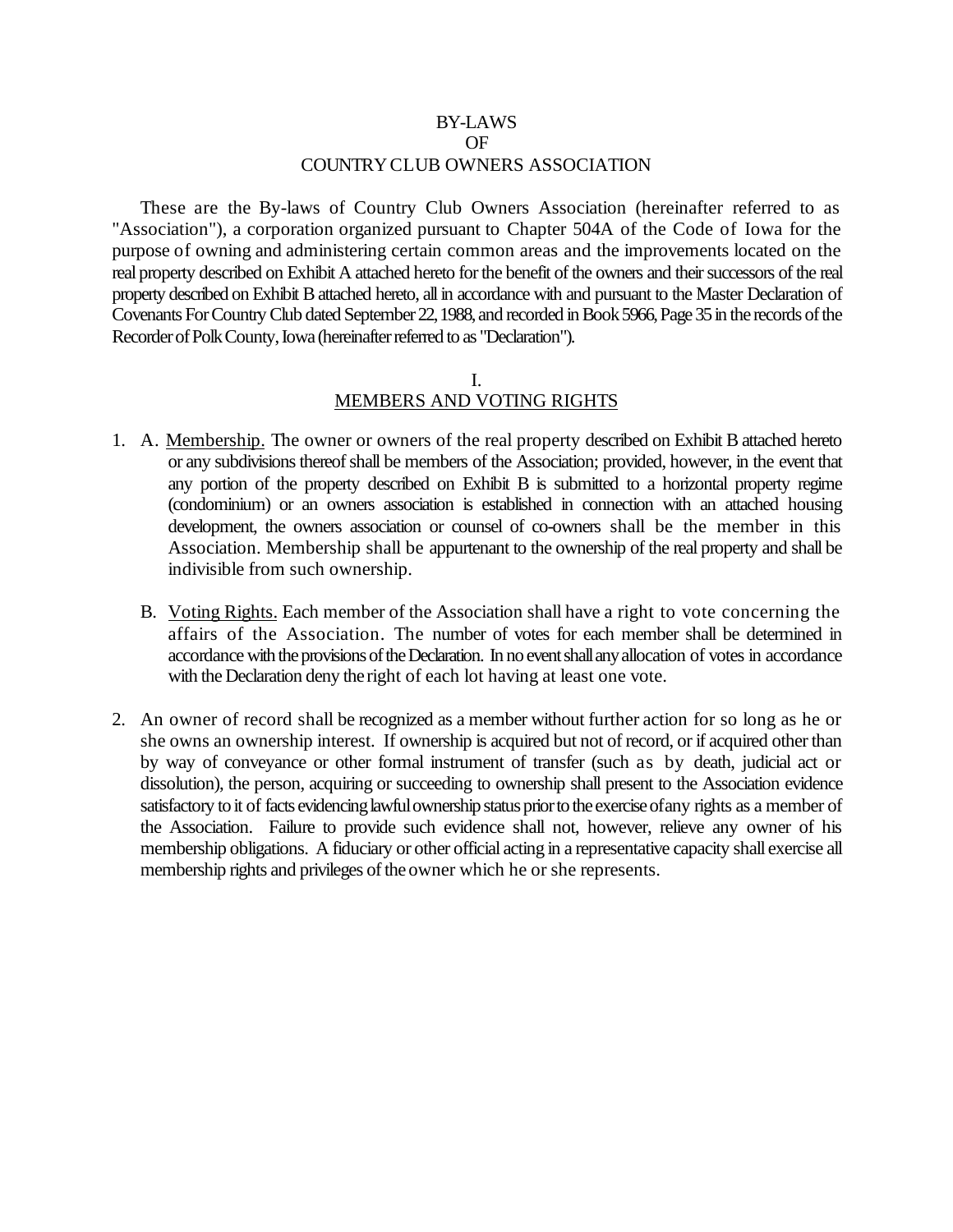3. If more than one person is an owner of the same property, all such owners shall be members and remain jointly and severally liable for all membership obligations. In such cases, or if more than one fiduciary or other official is acting in the premises, the votes entitled to be cast by the owner of that property shall be cast by the person named for the purpose on a certificate signed by all such owners or fiduciaries or other officials and filed with the Association, and such person shall be deemed to hold votes appurtenant to such unit for the purposes of voting and determine the representation of such property owner at any meeting or for purposes otherwise provided herein. If such certificate is not executed and filed with the Association, such membership shall not be in good standing and the vote or votes appurtenant to that property shall not be considered in determining a quorum or any vote or for any other purpose until this Bylaw is complied with. Such certificate shall continue in force until revoked in writing and filed with the Association's secretary.

### II.

### MEMBERS' MEETINGS

- 1. The annual and any special meeting shall be held at a time and at a place within Polk County, Iowa, chosen by the Board of Directors, and all such meetings, annual or special, shall be held at such particular time and place as is set forth in the Notice thereof. The first annual meeting shall be held in calendar year 1989.
- 2. A special meeting shall be held whenever called by the President, or, in his absence or disability, the Vice President, or by a majority of the Board of Directors, and must be called by such officers upon receipt of a written request from members entitled to cast 33 1/3% of the votes of the entire membership.
- 3. The Secretary or his designate shall give written notice to each member of the annual meeting. The person or persons calling a special meeting pursuant to paragraph 2 shall give like written notice of such special meeting. All notices shall set forth the time and place and purpose or purposes for which the meeting will be held. No action shall be taken at a special meeting which is not directly related to the purpose or purposes stated in the notice of meeting for which such meeting is held.
- 4. Notice of a members' meeting shall be given by mailing or delivering the same not less than ten (10), nor more than thirty (30), days prior to the date of the meeting. Notice shall be deemed duly given if mailed by first class mail to the member at the address of his property within the property described on Exhibit B, unless at the time of giving such notice he has given written direction, delivered to an officer or member of the Board of Directors, specifying a different mailing address to be carried on the rolls of the Association. If more than one person is an owner of the same parcel of real property or if more than one fiduciary or other official is acting in the premises, notice shall be deemed given when given in accordance with this paragraph to the person named in the certificate filed with the Association in accordance with paragraph 3 of Article I. Notice of any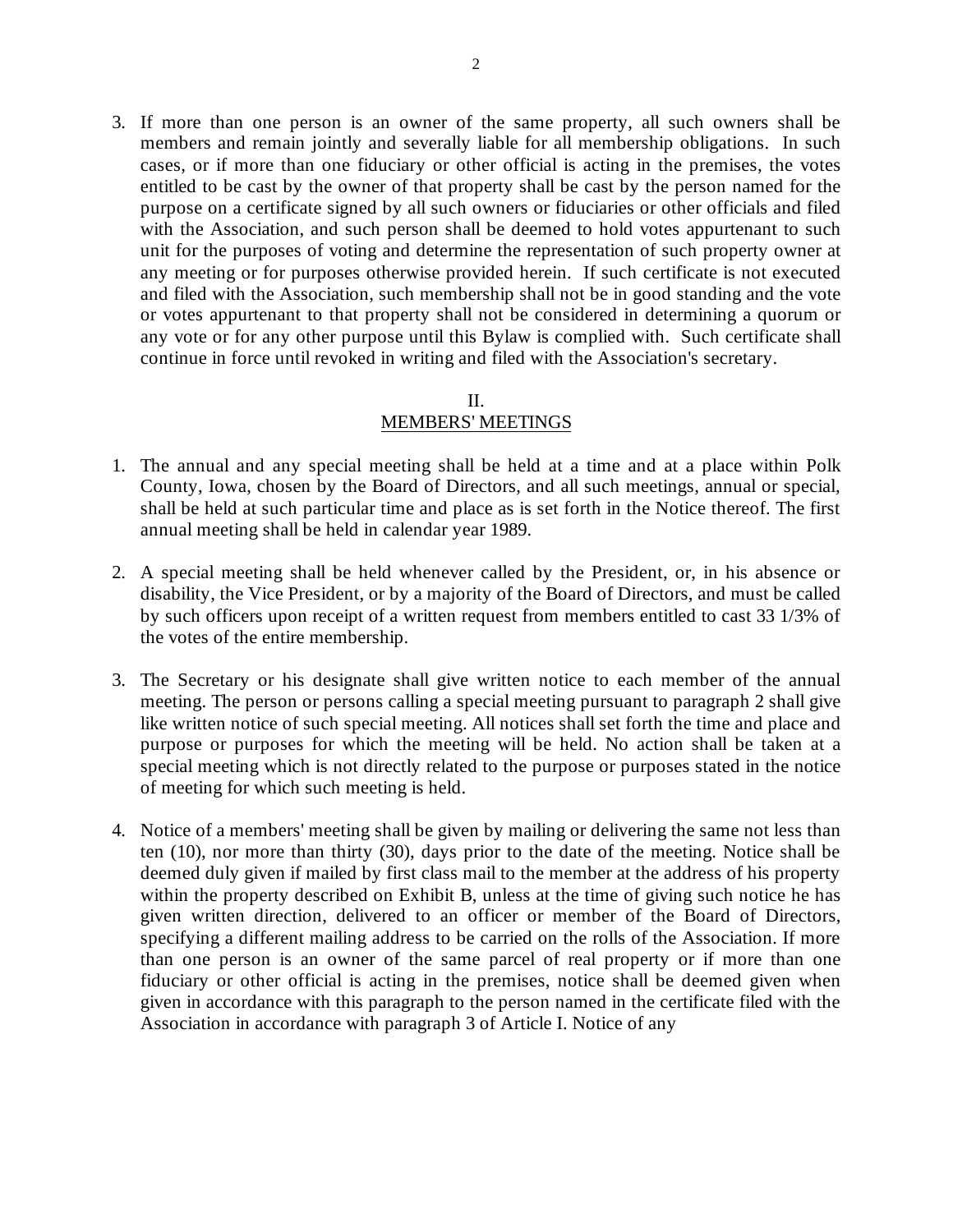meeting may be waived in writing by the person entitled thereto. Notice given pursuant hereto shall be sufficient if given to all such owners of record with the Association Secretary as of the date of mailing.

- 5. A quorum at a members' meeting shall consist of the presence of members or other persons in person or by proxy, holding a majority of votes outstanding. The acts carried or approved by a vote of a majority of the votes represented at a meeting at which a quorum is present shall constitute the acts of the members unless a different rule is provided herein or by the Articles of Incorporation, or other agreement to which the Association is a party. The President, or, in his absence or disability, the Vice President shall preside at each members' meeting; if neither the President or the Vice President is available to preside, a chairman shall be elected by the members present at such meeting. If the required quorum is not forthcoming at any meeting, another meeting may be called subject to the notice requirements herein and the required quorum at any such subsequent meeting shall be onehalf (1/2) of the required quorum at the preceding meeting, provided such subsequent meeting shall be held sixty (60) days following such preceding meeting.
- 6. At any membership meeting, the presence of an owner and the exercise of the voting rights of an owner or person entitled to cast votes, by proxy shall be permitted and recognized provided such proxy must be in writing and signed by the person holding membership or entitled to cast votes and shall set forth the legal description of the property with respect to which such rights are appurtenant, the number of votes appurtenant thereto and the period for which the proxy is to be in force and effect. The decision of the Board of Directors as to the sufficiency of any proxy for recognition shall be final and not subject to appear to the members.
- 7. At all meetings the order of business shall consist of the following:
	- A. Election of chairman, if required.
	- B. Calling roll and certifying of proxies.
	- C. Proof of notice of meeting or waiver of notice.
	- D. Reading and disposal of unapproved minutes.
	- E. Reports of officers, if applicable.
	- F. Reports of committees, if applicable.
	- G. Election of Directors, if applicable.
	- H. Unfinished business.
	- I. New business.

### III. BOARD OF DIRECTORS

1. The affairs of the Association shall be managed by a Board of not less than three (3) nor more than seven (7) directors. The initial Board shall consist of such person(s) as the Declarant may appoint and need not be members of the Association. The initial Board shall serve until the first annual members' meeting following the sale of all the property described on Exhibit B or the 15th day of October, 1996, whichever first occurs. From and after such first annual meeting of the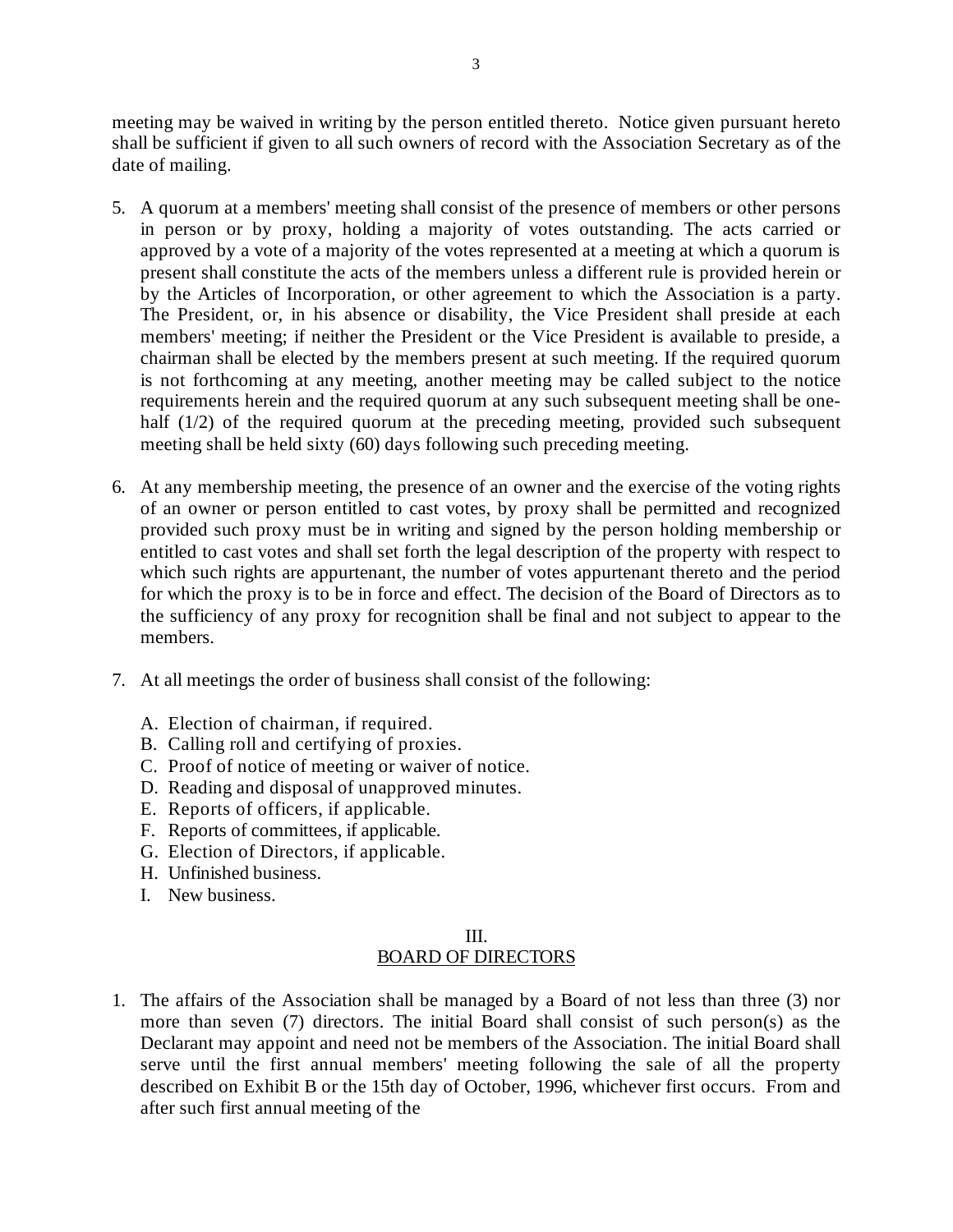members, the Board of Directors shall be selected from the members of the Association. An officer or designated agent of a corporate member qualifies to serve as a Director.

- 2. At the first annual members' meeting and each meeting thereafter, not less than three (3) nor more than seven (7) Directors shall be elected and the term of office of each Director shall extend until the next annual meeting of the members and thereafter until his successor is duly elected and qualified or until he is removed in the manner as elsewhere provided.
- 3. Each Director shall be elected by ballot (unless dispensed by unanimous consent) and by a plurality of the votes cast at the annual meeting of the members of the Association. Each person entitled to vote shall be entitled to vote for as many nominees as there are vacancies to be filled by election and each member shall be elected by separate ballot (unless provided otherwise by unanimous consent of the members).
- 4. Except as provided in Paragraph 5 of this Article, vacancies in the Board of Directors may be filled until the date of the next annual meeting by a vote of a majority of the Directors remaining in office regardless of whether those remaining constitute a quorum.
- 5. The initial Directors shall be subject to removal only by Iowa Realty Co., Inc.. Thereafter a Director may be removed by concurrence of two-thirds (2/3) of the members of the Association at a special meeting called for that purpose. The vacancy in the Board of Directors so created shall be filled by the persons entitled to vote at the same meeting.
- 6. The initial Directors, and officers selected by the initial Directors, shall serve without compensation; thereafter, Directors shall receive such compensation and expenses as is approved by the persons entitled to vote at any annual or special meeting.
- 7. An organization meeting of a newly elected Board of Directors shall be held within ten (10) days of their election at such place and time as shall be fixed by the directors at the meeting at which they were elected. No further notice of the organization meeting shall be necessary.
- 8. A majority of the Board may, by resolution, set the time and place for regular meetings of the Board and no notice thereof shall be required until such resolution is modified or rescinded. Special meeting of the Directors may be called by the President, Vice President, or any two Directors provided not less than two days' notice shall be given, personally or by mail, telephone, or telegraph, which notice shall state the time, place and purpose of the meeting.
- 9. A quorum, at a Directors' meeting shall consist of a majority of the entire Board of Directors. The acts approved by a majority of those present at a meeting duly called at which a quorum is present shall constitute the acts of the Board of Directors, except where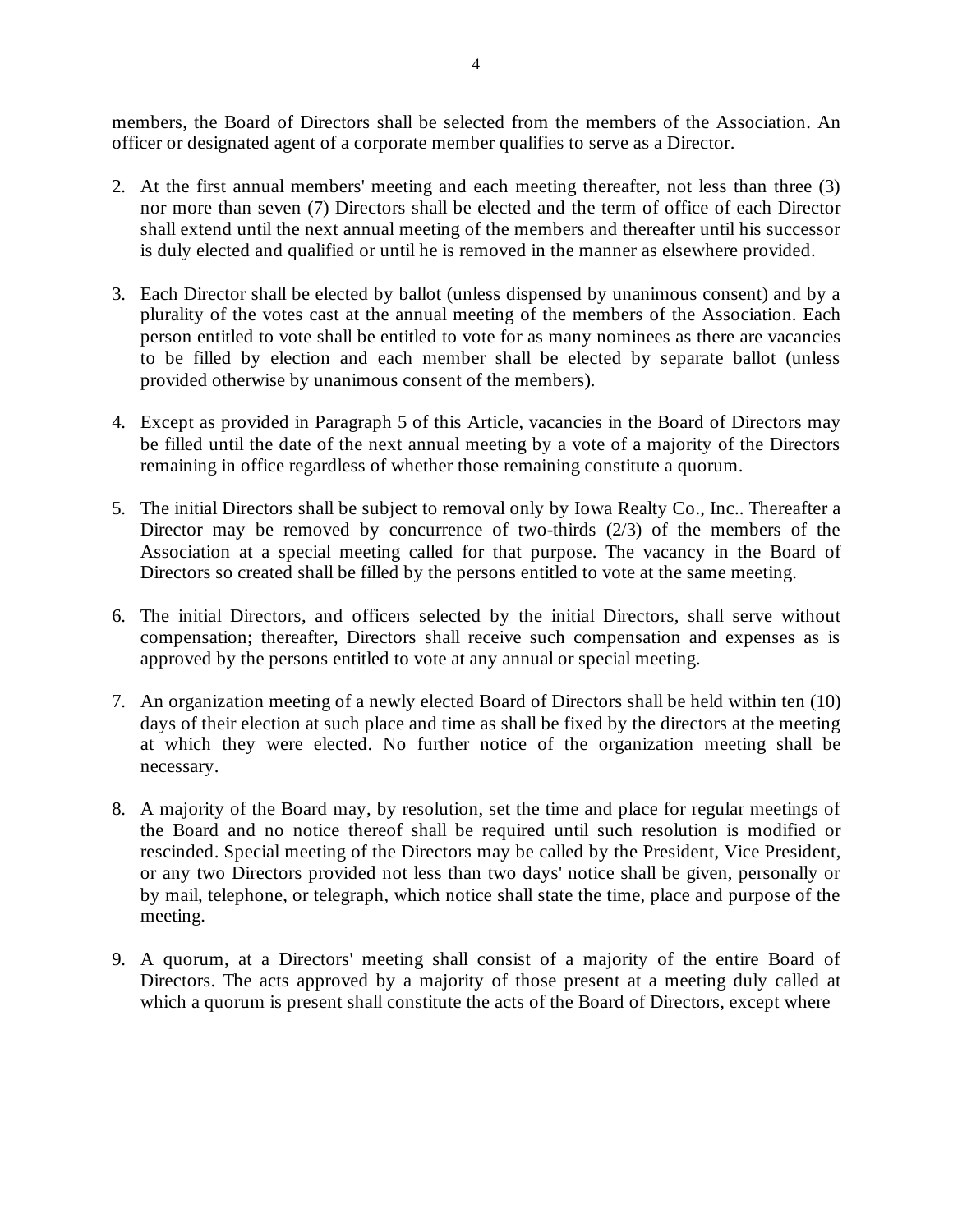approval by a greater number of Directors is required by Declaration or these By-Laws.

- 10. The presiding officer of a Directors' meeting shall be the President or in his absence, the Vice President. In the absence of the President and Vice President, the Directors present shall designate one of their number to preside.
- 11. The Board of Directors, by resolution approved by all members thereof, may designate from among its members such committees as it deems advisable and by resolution provide the extent and manner to which the same may have and exercise the authority of the Board.

#### IV. POWERS AND DUTIES OF THE BOARD OF DIRECTORS

All of the powers and duties of the Association shall be exercised by the Board of Directors including those existing under the common law and statutes and the Articles of Incorporation, Such powers and duties of the Directors shall include in addition to those elsewhere provided for but shall not be limited to the following:

- 1. To enforce the terms of and carry out the obligations set forth in the Declaration.
- 2. To make and collect assessments against members for all common expenses.
- 3. To use the proceeds of assessments in the exercise of its powers and duties.
- 4. The maintenance, repair, replacement, and operation of the common areas and improvements located thereon and making or providing for payment for all such work and approving or delegating to the officers authority to approve vouchers therefore.
- 5. The reconstruction, repair, restoration, or rebuilding of the common area property after casualty; the construction of new improvements or alterations if authorized; to make and amend regulations respecting the use and occupancy of the common area property and to permit or forbid an action or conduct within the discretion committed to them in these By-Laws, and Resolutions of the members.
- 6. To enforce by legal means the provisions of the Articles of Incorporation, the By-Laws of the Association, the Declaration and the regulations for the use of the common area property; and to take legal action in the name of the Association and on behalf of its members, including the imposition of penalties and fines against members of violation.
- 7. To contract for management of the common areas and to delegate to such contractor any or all powers and duties of the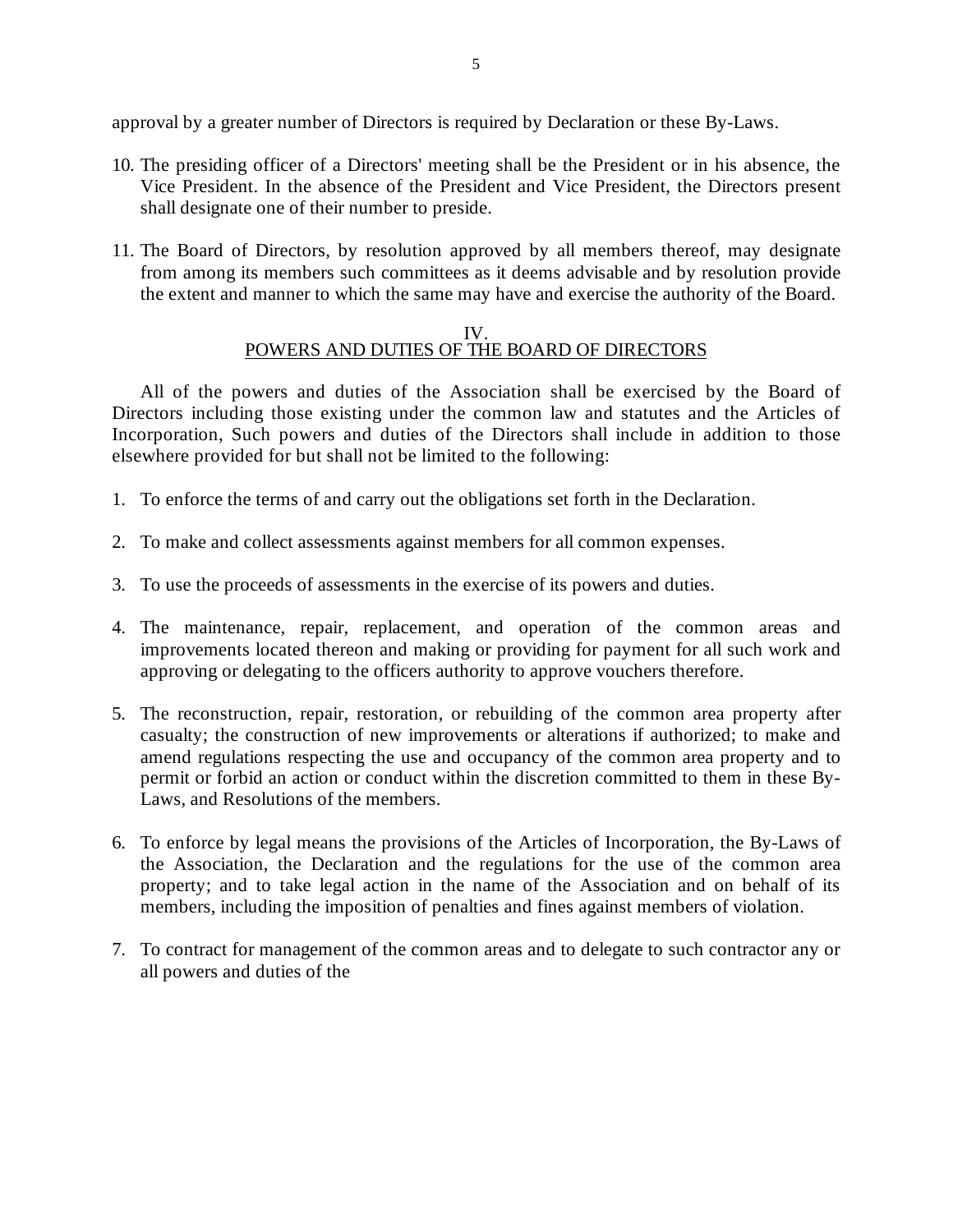Association except such as are specifically required by the By-Laws, or Resolution of the members to have approval of the Board of Directors or the membership of the Association.

- 8. To employ, designate, and remove personnel to perform the services required for proper operation of the common areas.
- 9. To carry insurance upon the common area property and insurance for the protection of unit owners, occupants, and the Association.
- 10. To pay the cost of all power, water, sewer, and other utility or other services rendered to the common area.
- 11. To conduct all votes or determinations by members other than at a membership meeting.
- 12. To borrow money from any bank, lending institution or agency for the use and benefit of the Association, and to secure the loan or loans by pledge of the assets of the Association, and from time to time to renew such loan and give additional security.
- 13. To do such other acts as are necessary and proper to effect the purpose of the Association as stated in these By-Laws and Articles of Incorporation provided such acts are not otherwise prohibited.

### V. **OFFICERS**

- 1. The officers of the Association shall be the President, who shall be a Director, a Vice President, who shall be a Director, a Treasurer and a Secretary, all of whom shall be elected annually by the Board of Directors and may be pre-emptorily removed and replaced by vote of the Directors at any meeting. The initial officers and their successors until the first annual meeting shall be chosen by the initial Board of Directors and shall serve until the first annual membership meeting. The Board of Directors may from time to time create and fill other offices and designate the powers and duties thereof. Each officer shall have the powers and duties usually vested in such office, and such authority as is committed to the office by the By-Laws or by specific grant from the Board, but subject at all times to the provisions of the By-Laws and to the control of the Board of Directors.
- 2. The President shall be the chief executive officer of the Association. He shall preside at all membership meetings and meetings of the Board of Directors and shall have power to appoint committees from among the members to assist in the conduct of the affairs of the Association.
- 3. The Vice President shall preside over membership meetings in the absence or disability of the President, and shall otherwise exercise the powers and duties of the President in the event of the absence or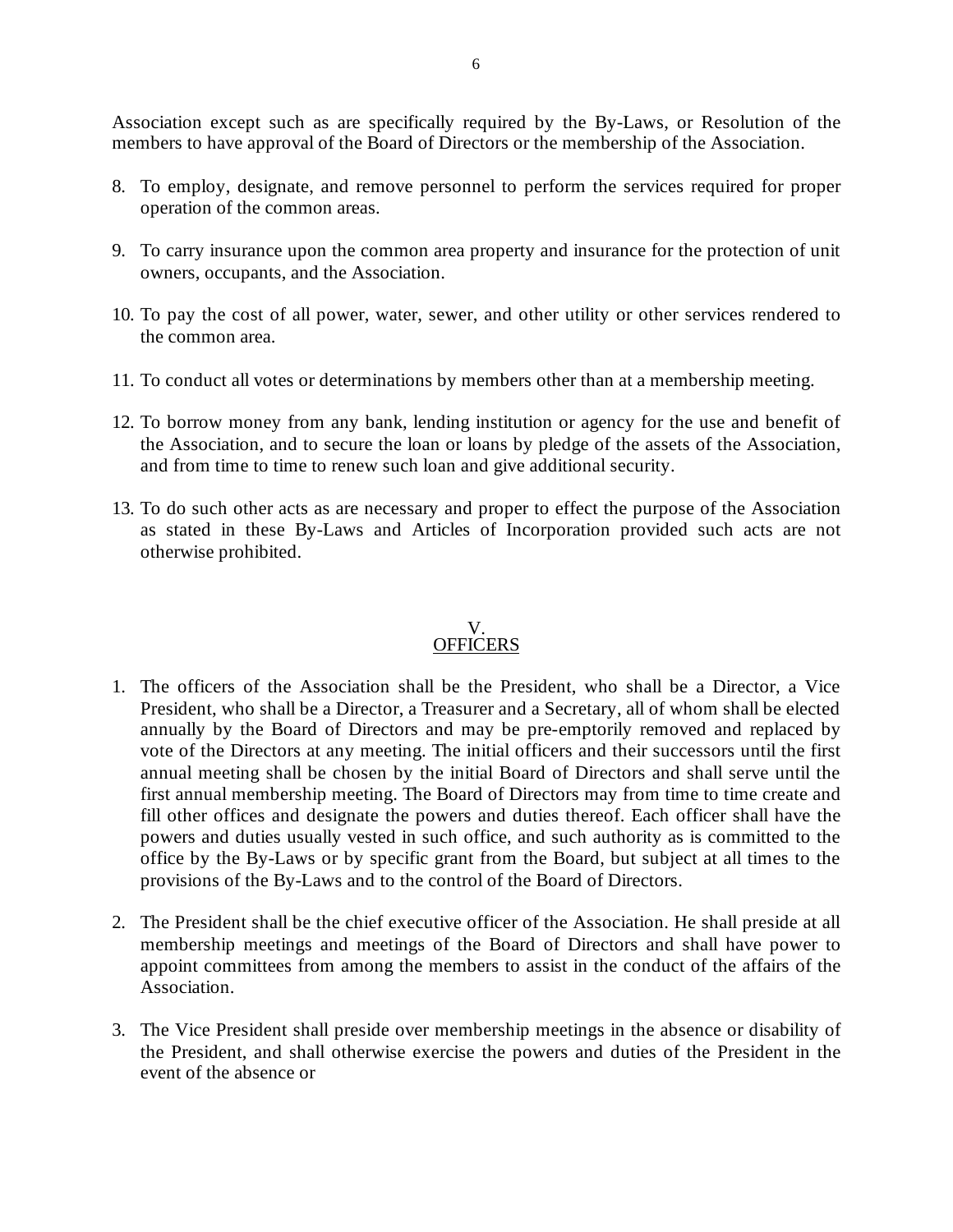disability of the President, and shall generally assist the President and exercise such other powers and duties as are prescribed by the Directors.

- 4. The Secretary shall keep the minutes of all proceedings of membership and meetings and Directors' meetings and shall have custody and control of the minute book of the Association, and shall keep or be in charge and control of the records of the Association except those of the Treasurer.
- 5. The Treasurer shall have control of the funds and other property of the Association and shall keep the financial books and records thereof.
- 6. The compensation of all officers and employees shall be fixed by the Directors. This provision shall not preclude the Board of Directors from employing a Director as an employee, nor the contracting with a Director for the management of the Regime.
- 7. Any instrument affecting an interest in real estate shall be executed pursuant to the terms of Article IX of the Articles of Incorporation.

### VI. FISCAL MANAGEMENT

- 1. The Board of Directors shall adopt a budget for each calendar year (which shall be the Association's fiscal year for income tax purposes) which shall include the estimated funds required to defray the common expenses and to provide and maintain funds for the following accounting categories according to good accounting practices:
	- a. Current expenses which shall include all funds and expenditures to be made within the year for which the funds are budgeted, including a reasonable allowance for the contingencies and working funds, except expenditures chargeable to reserves or to additional improvements. The balance of this fund at the end of each year shall be applied to reduce the assessments for current expenses for the succeeding year.
	- b. Reserve for deferred maintenance, which shall include funds for maintenance items which occur less frequently than annually.
	- c. Reserve for replacement which shall include funds for repair or replacement required because of damage, destruction, depreciation or obsolescence.
- 2. The Board of Directors shall assess against each property, and the owners thereof only shall be liable for, a share of the items in the budget adopted pursuant to Paragraph 1 which bears the same ratio to the total budget as the number of votes appurtenant to such property bear to the total votes of all members of the Corporation. The rate of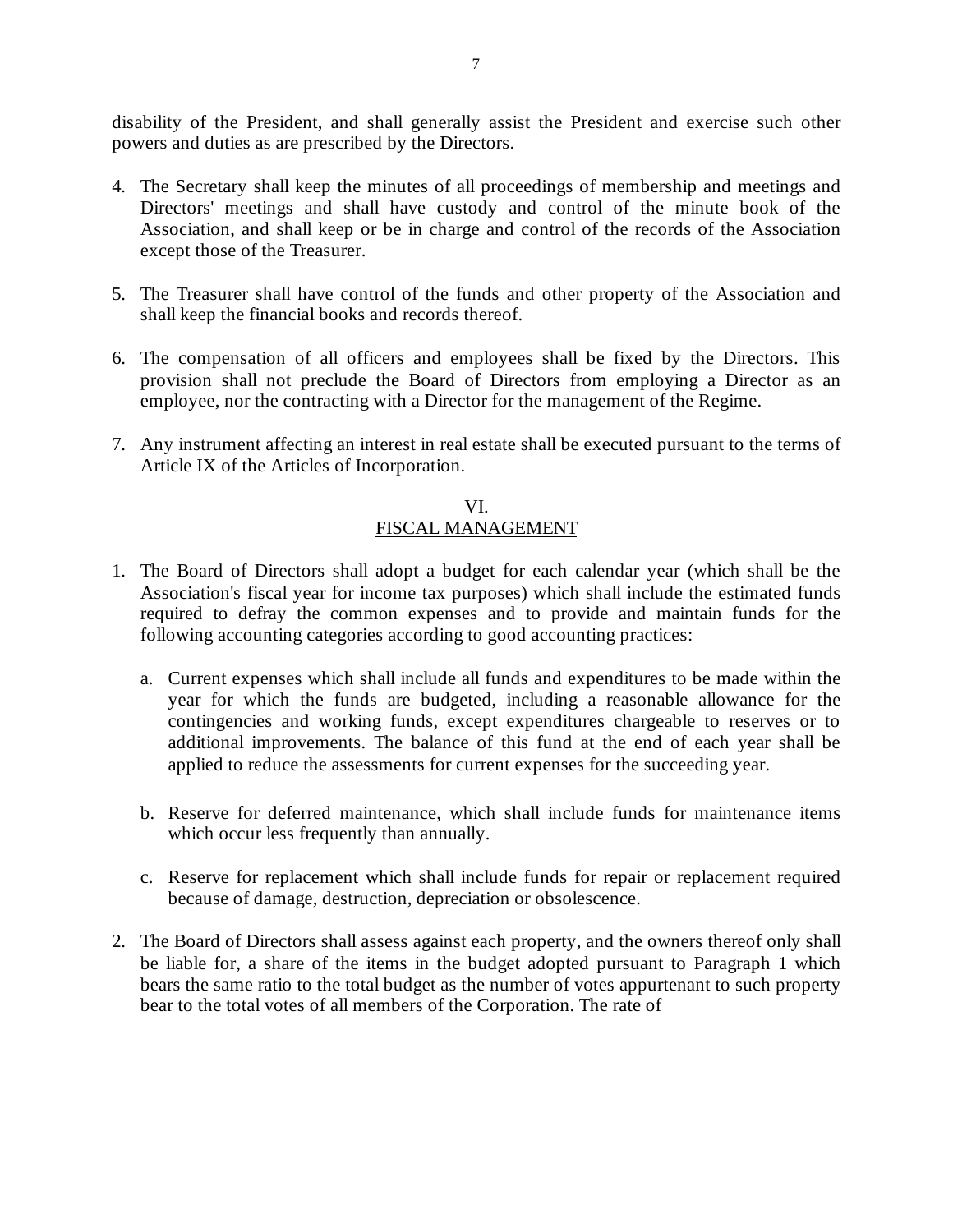assessment shall be in accordance with the provisions of the Declaration. Such share shall be assessed for the fiscal year for which the budget was prepared annually in advance and notice of such assessments shall be mailed or delivered not less than thirty (30) days prior to the first day of such fiscal year. Such assessment shall be due and payable from the respective property owner or owners in 12 equal installments, each installment being due and payable the first day of each calendar month, which day falls within such fiscal year. In the event notice of such assessment is not timely given the amount of such assessment shall not change, but the due date for each installment which would otherwise be due and payable less than 30 days from the giving of such notice shall be due and payable on the due date of the first installment which is due not less than 30 days from the date such notice is mailed or delivered. In the event the annual assessment proves to be insufficient, the budget and assessments therefore, maybe amended at any time by the Board of Directors if the total amount of the budget as amended does not exceed 105% of the total amount of the budget as originally adopted for the said fiscal year. In the event the budget as amended exceeds the limitation of the previous sentence, such budget may be adopted at a special members' meeting upon an affirmative vote of a majority of the vote represented at such meeting. The additional amount so budgeted shall be assessed to each owner in the same manner as assessments for the annual budget and shall be prorated along with the remaining installments due and payable in such year.

- 3. Assessments for common expenses for emergencies and extraordinary expenditures, which cannot be paid from the annual assessments for common expenses or the maintenance reserve fund shall be made only after notice of the need thereof to the owners concerned. After such notice and upon approval in writing by persons entitled to cast more than one half of the votes appurtenant to the units concerned, the assessment shall become effective, and it shall be due in such manner as the Board of Directors may require after thirty (30) days' notice thereof. In the event any expenditure for repair or replacement of any unit or common elements cannot be paid from annual assessments but can be at least 90% paid from insurance proceeds therefore, such expenditures may be made upon approval of the Board of Directors without approval of the members and an amended budget and assessment may be made therefore if necessary.
- 4. If an owner shall be in default in the payment of an installment upon an assessment, the Board of Directors may accelerate the remaining installment of the assessment upon notice thereof to such owner, and thereupon the unpaid balance of the assessment shall come due upon the date stated in the notice, but not less than ten (10) days after delivery thereof to such owner either personally or by registered or certified mail. Interest shall be computed and due on balance due under this paragraph but upon on such due date at the maximum rate of interest allowable by law from the date such balance becomes due and payable in accordance with the preceding sentence; such interest shall he in addition to any other payments for which said owner is liable.
- 5. The holder of a first mortgage on any property, upon its filing written request with the Association, shall be given written notice from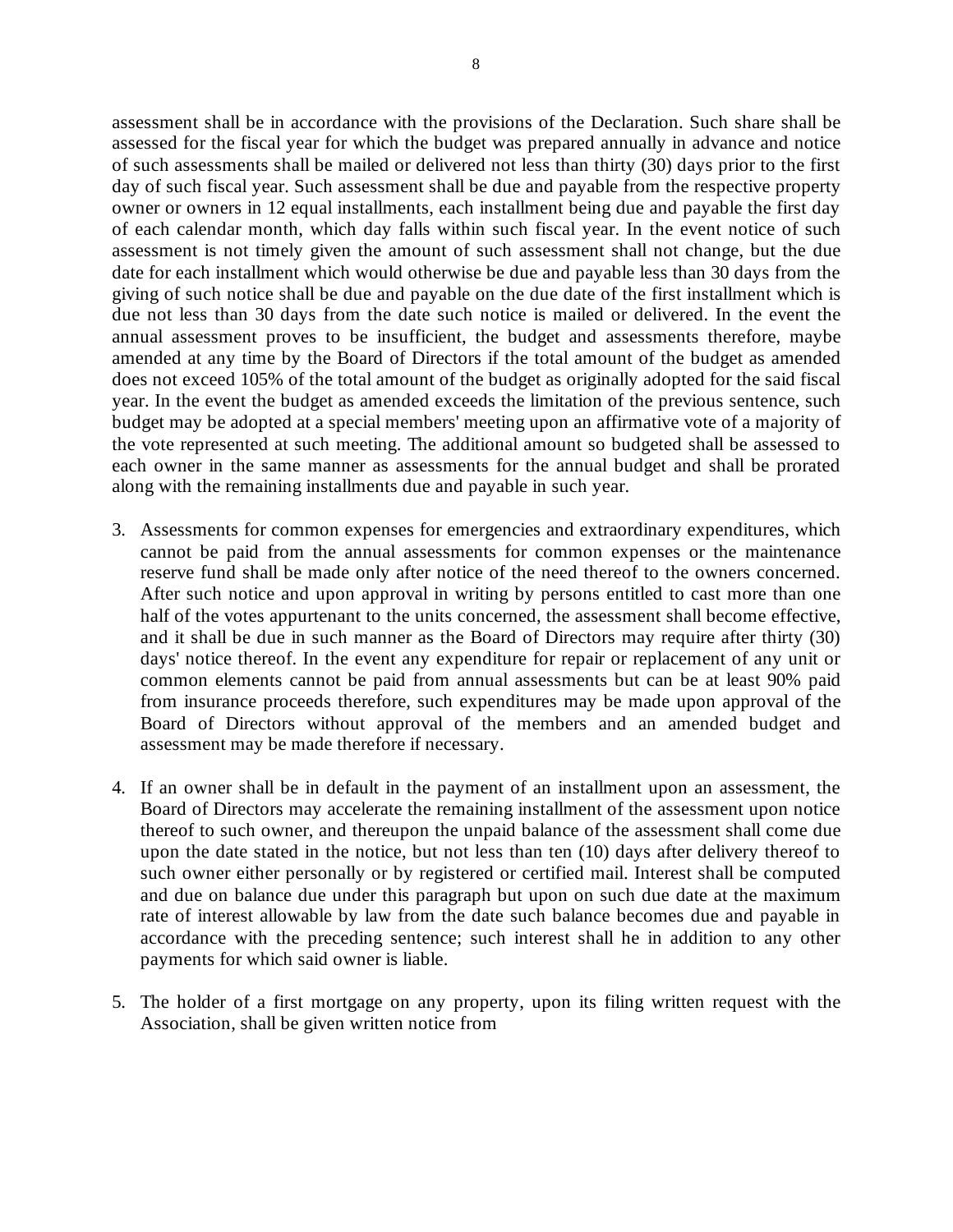the Association of any default by the mortgagor in the performance of the mortgagor's obligations under these By-Laws, which is not cured within thirty (30) days.

- 6. All sums assessed but unpaid including, but not limited to, interest with respect to the real property described on Exhibit B or a portion or parcel thereof or against an owner shall constitute a lien on such real property prior to all other liens except (1) tax liens on the unit in favor of any assessing unit and special district, and (2) all sums unpaid on the first mortgage of record. Such lien may be foreclosed by the Association in the manner provided for the foreclosure of mortgages contained in the Code of Iowa in which event the unit owner shall be required to pay a reasonable rental for the unit. The Association may sue for money judgment for unpaid assessment and interest or sums due without foreclosing or waiving any lien which it holds.
- 7. If a mortgagee or purchaser of a property obtains possession as a result of foreclosure of a first mortgage, or deed in lieu of foreclosure, such mortgagee or purchaser, his successors and assigns, shall not be liable for the assessments chargeable to such property due prior to the acquisition of possession and such unpaid assessments shall thereafter be deemed to be common expenses collectible from all owners including the mortgagee or purchaser, his successors and assigns, all without prejudice to the right of the Association to collect the same from the defaulting unit owner personally. The owner pursuant to a voluntary conveyance or by inheritance or devise shall be jointly and severally liable with the grantor or prior owner for all unpaid assessment against the grantor or prior owner but without the prejudice to the right of such grantee or devisee to recover from grantor the amounts paid therefore. The grantee or other successor interest of an individual subject to a levy of assessment on account of default shall be liable for any such special assessment.
- 8. The depository of the Association shall be such bank or banks as shall be designated from time to time by the Directors and in which the moneys of the Association shall be deposited. Withdrawal of moneys from such accounts shall be only by checks signed by such persons as are authorized by the Directors.
- 9. An accounting of the Association's books shall be made annually and a copy of the report shall be made available for inspection by each member not later than ninety (90) days after the close of the fiscal year for which the report is made.

# VII.

## AMENDMENT

1. These By-Laws may be amended, altered, repealed or new By-Laws adopted by the members at a regular or special meeting of the members upon the affirmative vote of 2/3rds of the votes outstanding.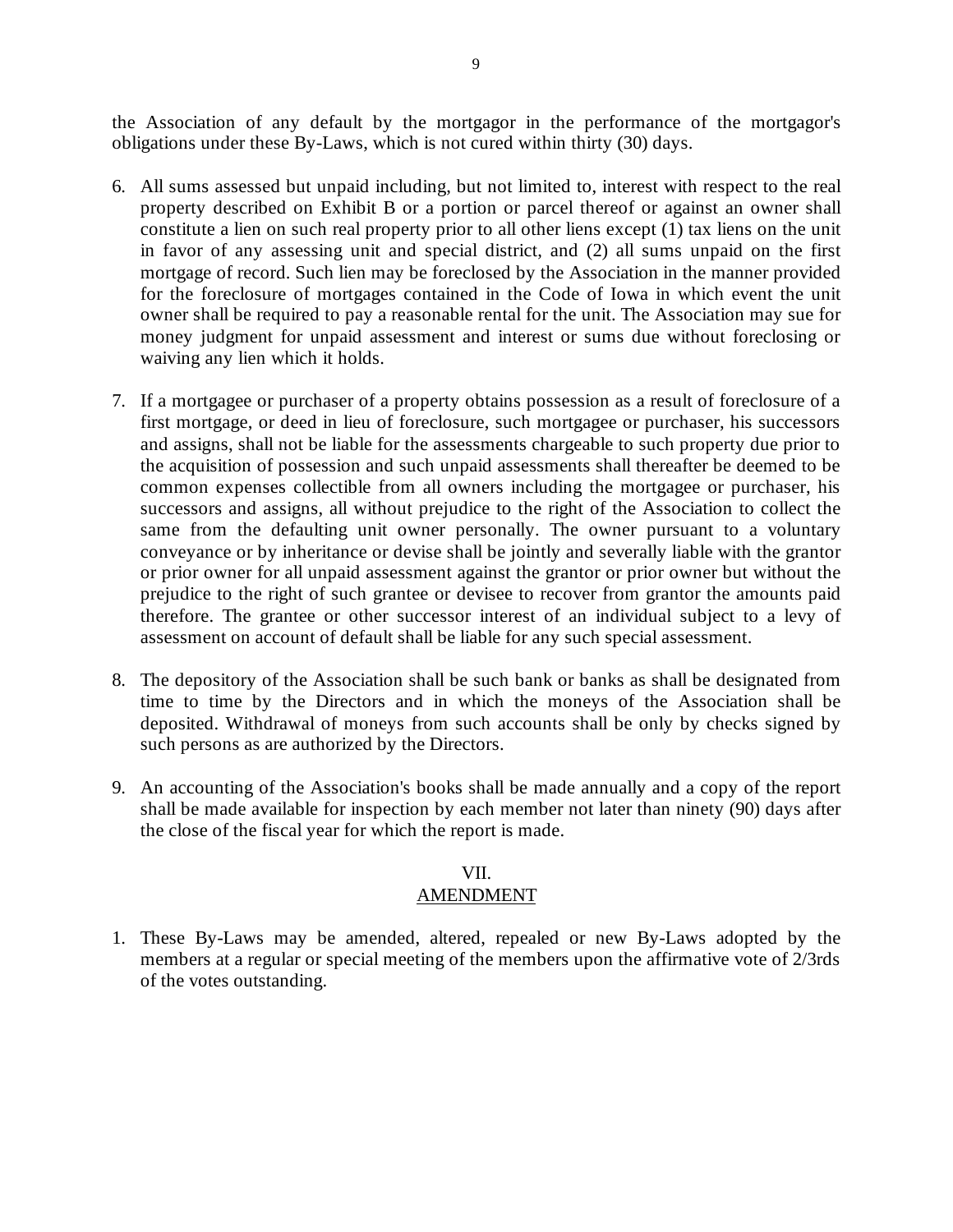- 2. No amendment may be adopted at either a special or regular membership meeting if not included in the notice thereof, except if notice of the proposed amendment has been given, a different amendment relative to the same subject matter may be adopted by those present, in person or by proxy and possessing the requisite percentage of membership and voting units, provided further no vote by proxy may be counted unless the proxy expressly provides for such contingency. Notice referred to herein shall be given in the manner prescribed in Article II Section 3 of these By-Laws and shall be given to the persons described in Article II Section 4 and the holder of any first mortgage of record which has notified the Association of his interest. More than one proposed amendment may be included in the notice of a meeting.
- 3. No modification or amendment of these By-Laws shall be effective if the same results in an amendment, modification or change in the terms of the Declaration, unless the Declaration is properly amended in accordance with its terms.
- 4. No modification or amendment of these By-Laws shall be effective unless set forth in an amendment executed and recorded in the office of the Recorder of Polk County, Iowa. Upon such recording, the amendment shall be effective against all persons regardless of whether such person had an ownership interest at the time the amendment was adopted.

## IX. DISSOLUTION OR LIQUIDATION

1. The Corporation shall not be voluntarily or involuntarily dissolved or liquidated without the prior written consent of the City of Clive. To that end, the City of Clive shall be deemed a voting member for the purposes of voting on a resolution recommending that the corporation be dissolved, and the City of Clive for such vote shall be deemed to possess 51% of the outstanding votes in the corporation.

## X. **CONFLICTS**

1. If the provisions of these Bylaws conflict with the express provisions of the Declaration, the provisions of the Declaration shall control.

## XI. GENERAL PROVISIONS

- 1. The invalidity of any portion or provision of these By-Laws shall not affect the validity of the remaining provisions or portions hereof.
- 2. The association shall not have a corporate seal.
- 3. The Board of Directors may require fidelity bonds from all directors, officers, or agents handling or responsible for Association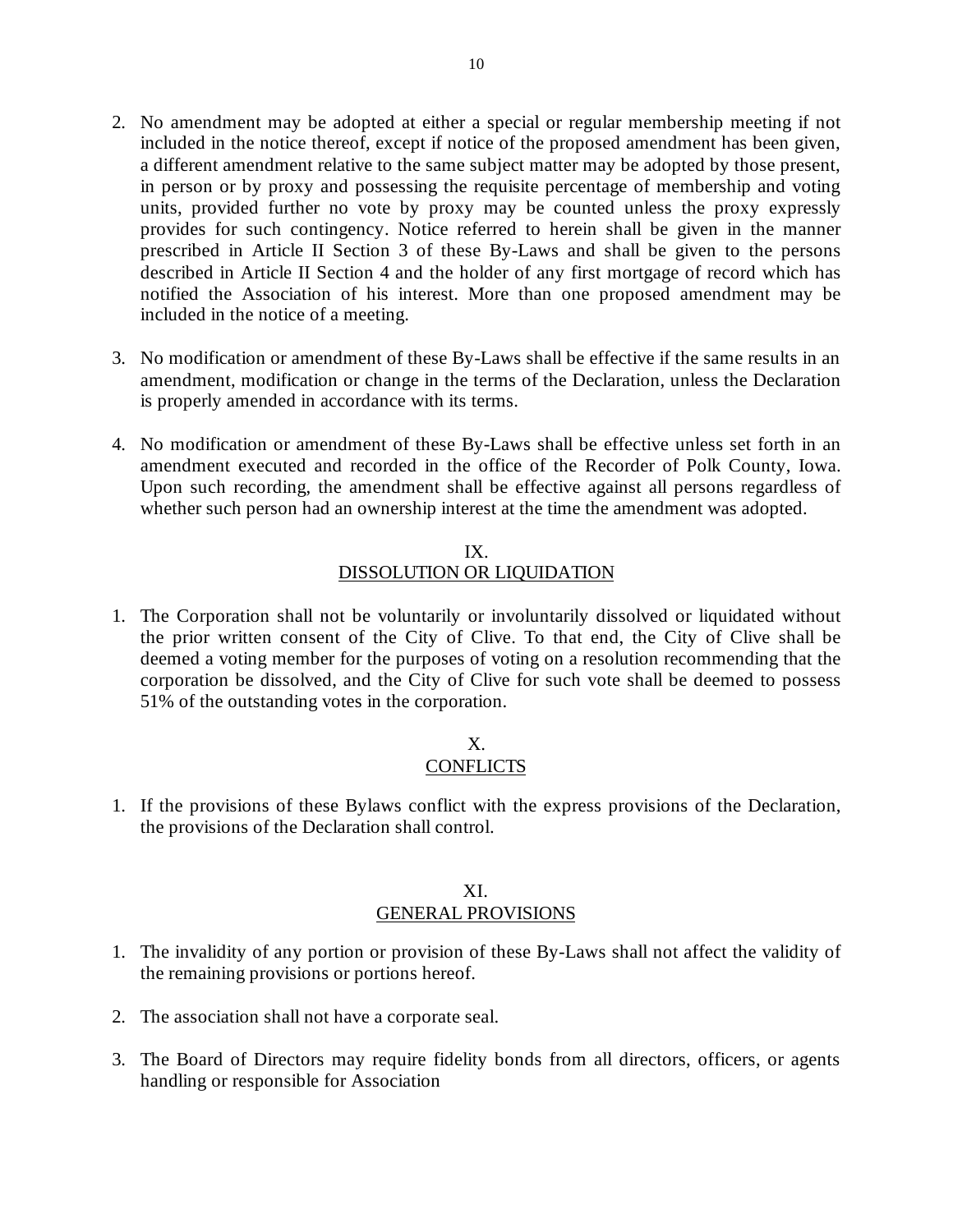funds and the expense of such bonds shall be a common expense of the Association.

- 4. The Association shall at all times maintain complete and maintain accurate written records of each unit and owner and the address of each, and setting forth the status of all assessments, accounts and funds pertinent to that unit and owner. Any person may rely on a certificate made from such records by an officer or agent of the Association as to the status of all assessments and accounts.
- 5. Each member shall have the obligations as such member as are imposed upon him by the recorded documents as an owner, and no member shall have any power or authority to incur a mechanic's lien or other lien effective against the common area property.
- 6. The Board of Directors may in its discretion issue written evidence of membership but the same shall be evidence thereof only and shall in no manner be transferable or negotiable, and the share of the member in the assets of the Association cannot be assigned, hypothecated, or transferred in any manner except as an appurtenance to such assignment, hypothecation, or transfer of the property.
- 7. No provision or restriction otherwise void by reason of application of the rules against perpetuities or Section 558.68 of the Code of Iowa shall continue for a period longer than the life of the last to survive of the owners and shareholder of the developer and their children in being at the time of the initial recording of the Declaration of Condominium to the Regime and twenty-one (21) years thereafter.
- 8. Each owner or the lessee of his unit as applicable shall have a right to use and enjoy the common provided such use shall be limited to the use permitted by the Declaration and other rules and regulations of the Association.

These Bylaws are hereby adopted as the Bylaws of Country Club Owners Association this  $11<sup>th</sup>$  day of October, 1988.

> COUNTRY CLUB OWNERS ASSOCIATION By /s/ William C. Knapp William C. Knapp, Director

By /s/ Paul R. Knapp Paul R. Knapp, Director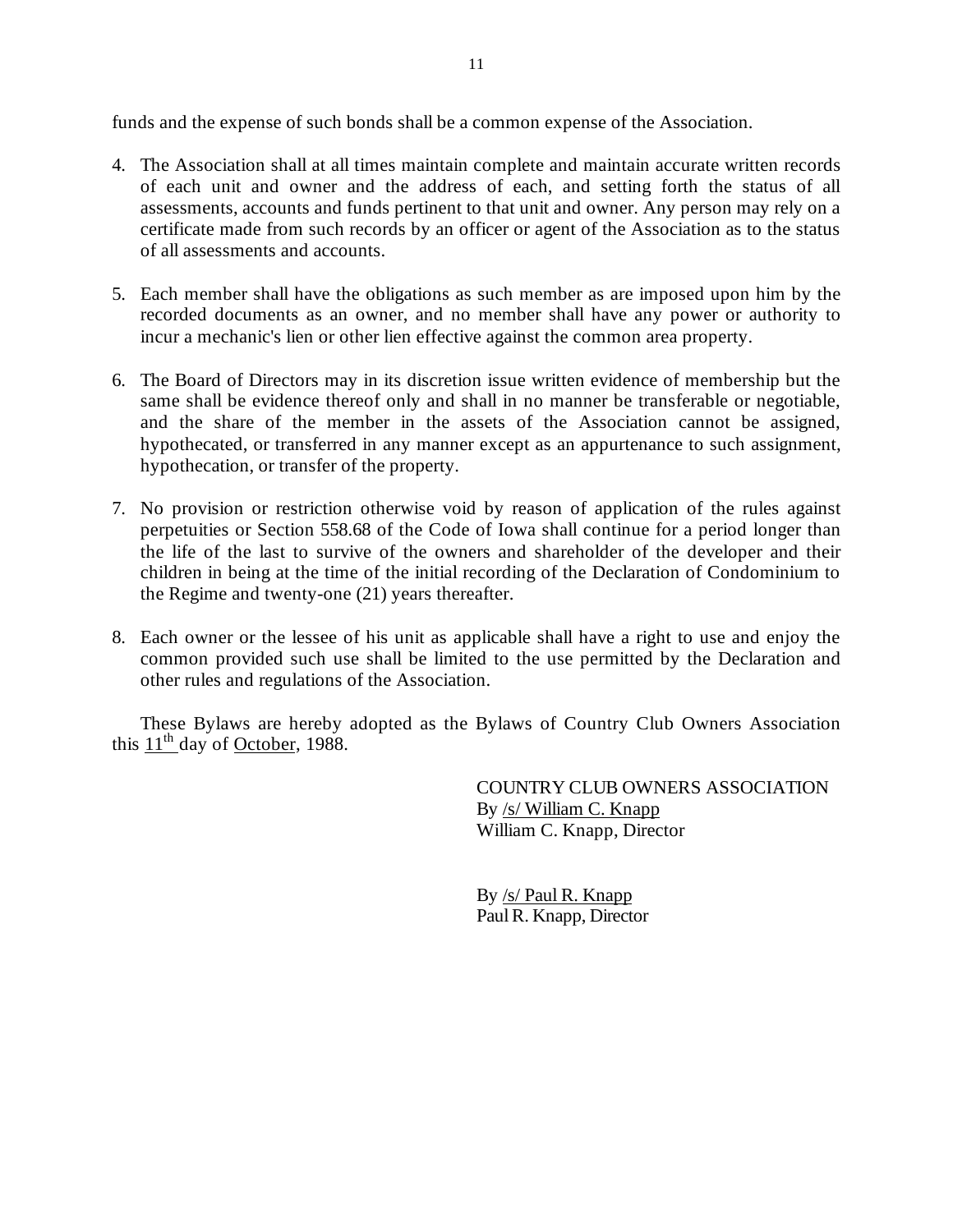By /s/ Mark Haviland Mark Haviland, Director

By /s/ R. Michael Knapp R. Michael Knapp, Director

By /s/ William C. Knapp, II William C. Knapp, II, Director

By /s/ Daryl Neumann Daryl Neumann, Director

## STATE OF IOWA ) ) ss: COUNTY OF POLK )

On this 11th day of October, 1988, before me, the undersigned, a Notary Public in and for the State of Iowa, personally appeared William C. Knapp, Paul R. Knapp, Mark Haviland, R. Michael Knapp, William C. Knapp, II and Daryl Neumann to me personally known, who, being by me duly sworn, did say that they are the Directors of Country Club Owners Association executing the within and foregoing instrument to which this is attached, that no seal has been procured by the said corporation; that said instrument was signed on behalf of said corporation by authority of its Board of Directors; and that the said William C. Knapp, Mark Haviland and William C. Knapp, II as such officers acknowledged the execution of said instrument to be the voluntary act and deed of said corporation, by it and by them voluntarily executed.

> /s/ Renee Clemenson Notary Public for the State of Iowa [Seal]